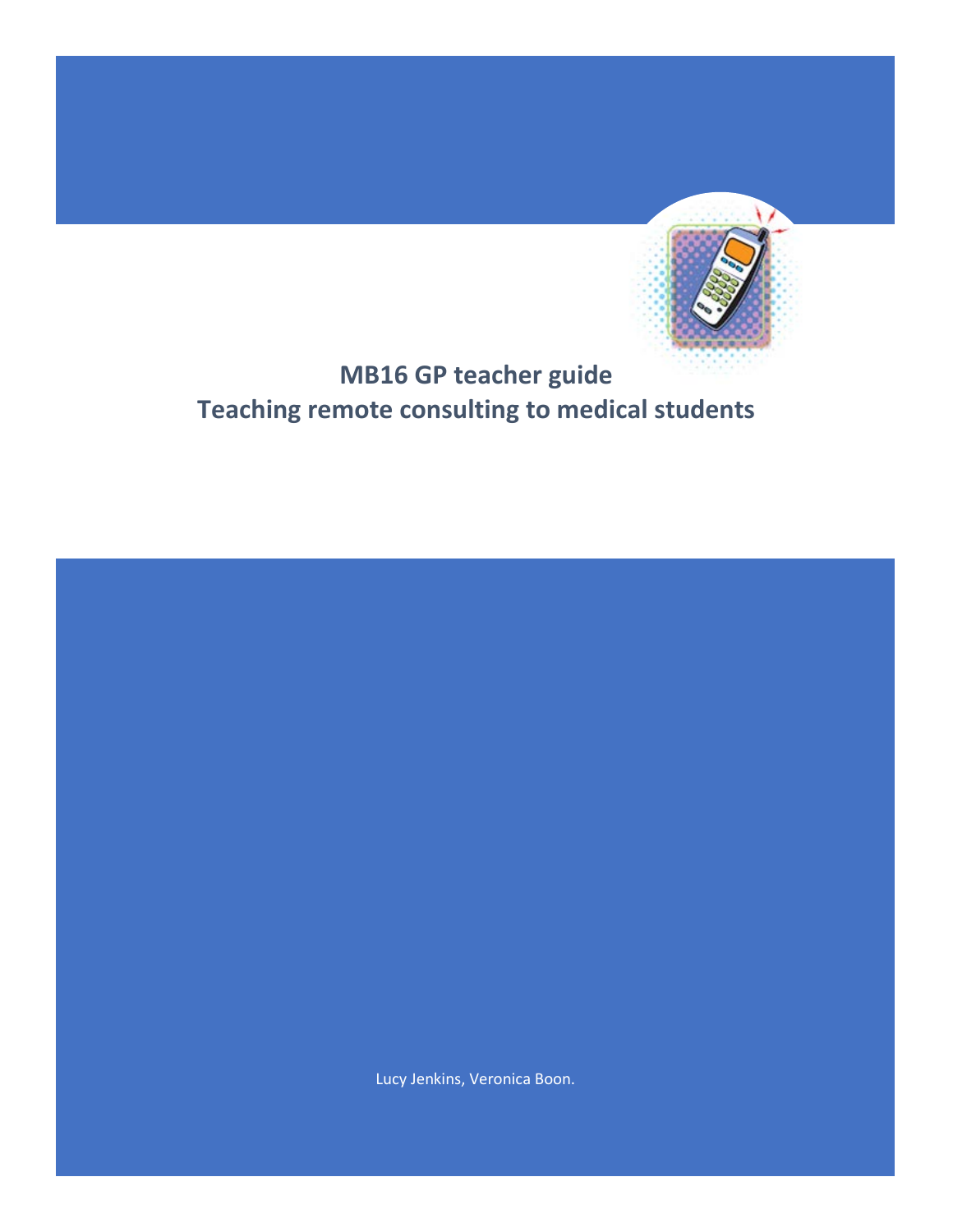# Contents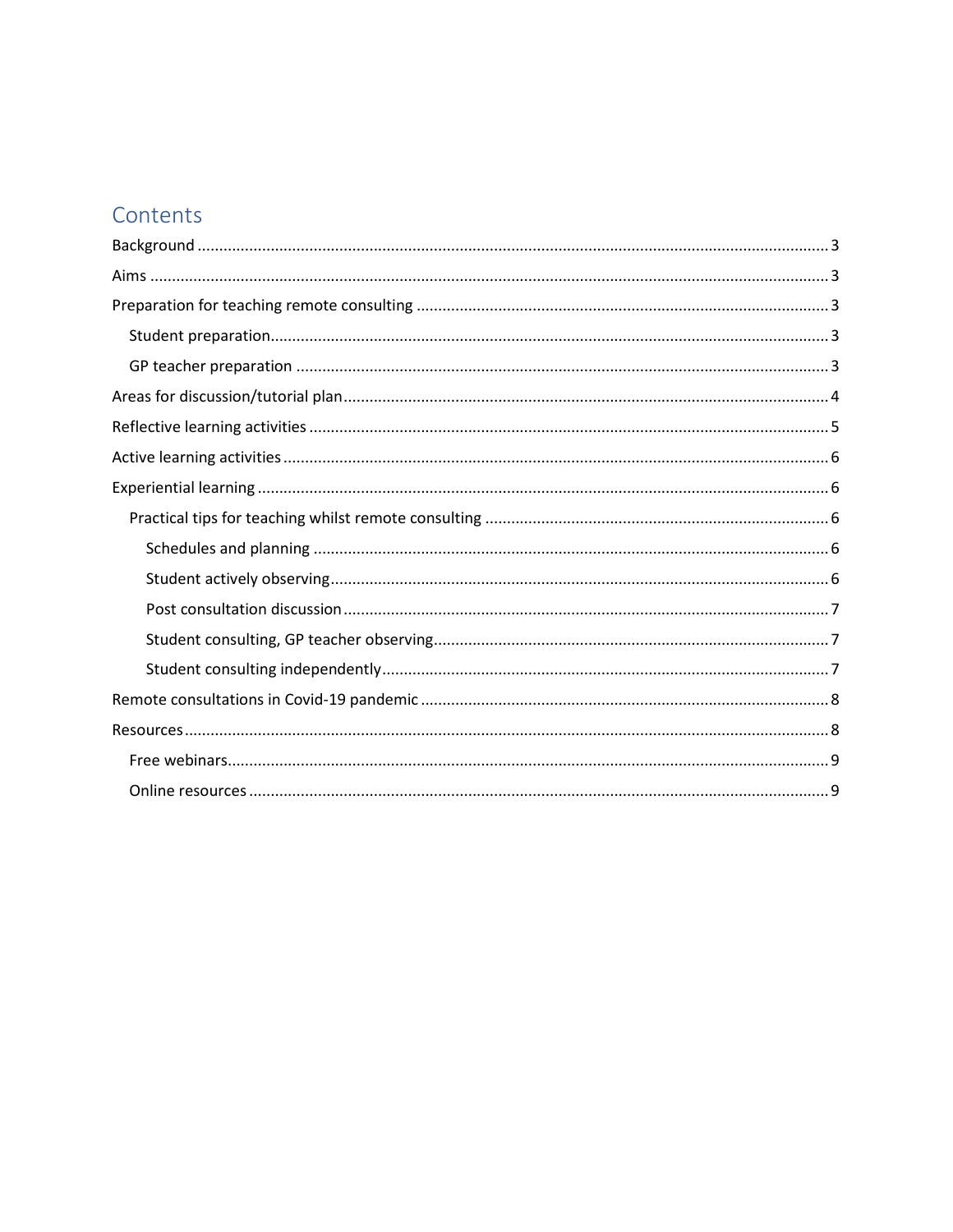# <span id="page-2-0"></span>Background

Times have changed in general practice and it is likely that you will now be doing more remote consulting by telephone/video. It is an important advanced consulting skill which until now has not really featured in medical student teaching. Time pressures to get through a lot of calls may make it harder to teach on the job so please factor in time for this.

We hope that the students will be able to learn through a combination of observation of the practice team members consulting and discussion around these cases. Below we consider ways to facilitate teaching 'on the telephone' and whilst doing video consults. The aim is that the students will be able to be active participants in telephone and video consultations, ultimately with them doing their 'own' consultations with you observing and giving feedback. This guide is designed for use in the GP practice but can also be used for students who are not in the building

## <span id="page-2-1"></span>Aims

The students need:

- An awareness of the varying ways that patients access care from their GP
- To understand the potential benefits and challenges of remote consulting
- Advanced consulting skills including telephone and video encounters
- Authentic patient encounters
- Experiential learning about the core problems we manage day to day in primary care
- Preparation for a workplace where increasing work is done on the telephone e.g. secondary care follow ups, GP consultation, OOH triage
- In 2020/21 an insight into how GP consulting is different as a result of the Covid-19 pandemic.
- The ability to balance risk of disease transmission to the patient/practice with the need for safe and comprehensive assessment

# <span id="page-2-2"></span>Preparation for teaching remote consulting

## <span id="page-2-3"></span>Student preparation

- Ask students to think of a **non-medical telephone call** they have made for assistance or advice. Suggest they make notes on the good and bad communication behaviours to discuss later
- Read the student guide to remote consulting\* available via the PHC website
- Look through the observation tool available at the website
- View the interactive Sway tutorial\*\* on video consultations with learning tasks, this can be found **[here](https://sway.office.com/TCNFJHBr9nGqLqrL?ref=Link)**

## <span id="page-2-4"></span>GP teacher preparation

• Review the student resources above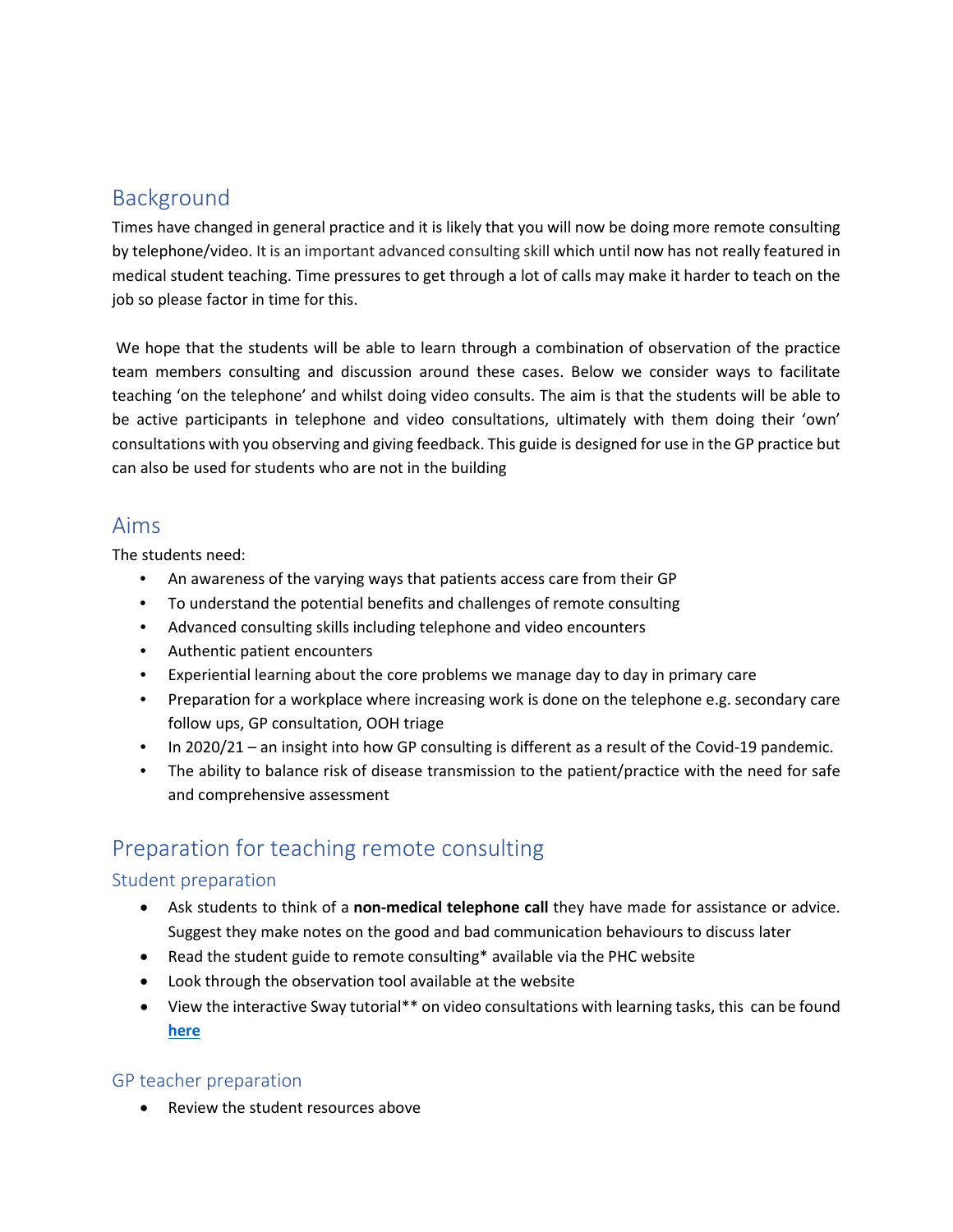• Reflect on 'good' and 'bad' remote consultations that you have done recently so you can share with your student

## <span id="page-3-0"></span>Areas for discussion/tutorial plan

- Discuss the pros and cons of remote consulting
- Discuss the differences between face to face, telephone and video consultations
- Talk through how patients in your practice can request a contact and how it is decided what format it will take
- Run through common presentations in GP (can use year 4 core problems) and discuss which might suit a telephone or video consultation and when a face-to-face appointment is more likely to be needed
- Consider how we may use different consultation skills when consulting remotely and the nonverbal communication that may not be possible
- Brainstorm paraverbal signals e.g. rate and speed of speech, volume and tone, expression, hesitation
- Think about the various models for consultations and how these fit with remote consultations. Specifically discuss structure including signposting and summarising
- Look through the steps in a telephone and video consultation in the student guide\* and the observation tool\*\*\*
- Think about possible advantages and disadvantages of the physical barrier created by remote consulting e.g. it may be easier for people to be rude or aggressive as they are not getting feedback on the impact to the other person but conversely it also makes it easier to ask difficult questions
- Think about examination and what may and may not be possible on the phone. The student guide\* has some great info on this including system specific examination tips and the Sway document\*\* features a video demonstrating remote assessment of pulse and respiratory rate.
- Consider possible outcomes of a remote consultation
	- o Resolution e.g. prescription or self-care advice and follow up
	- o More information needed e.g. convert from telephone to video, ask patient to email/text picture or drop off urine sample
	- o See face to face for examination ?how urgent ?transport. Risk assessment if during pandemic.
	- o Refer directly for further investigation e.g. book blood test at GP or request radiological investigation
	- o Refer directly to secondary care -? How urgent ?transport
- Discuss issues surrounding consent and confidentiality. Importance of checking patient identity
- Discuss how to recognise, assess and manage safeguarding issues remotely. Please see useful documents from IRIS and RCGP in resources section below.
- Discuss closing a remote consultation and features of a good safety net
- Discuss practice policies on:
	- o Failed call policy
	- o Answerphone policy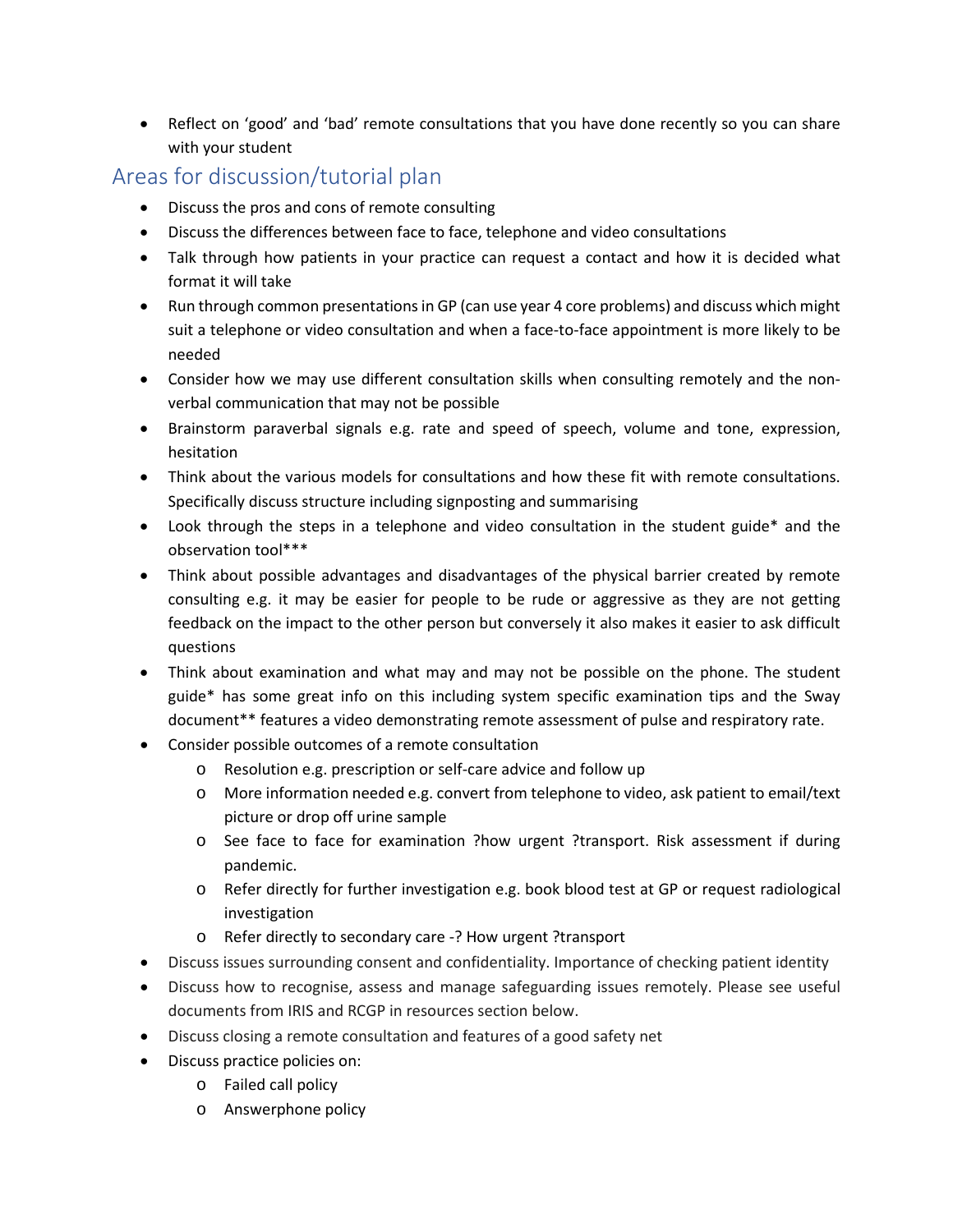- o Confidentiality policy
- $\circ$  Covid policy where are patients seen, in hot/cold room, in car, what are students expected to wear etc
- o Consent and data protection with patient photos
- Discuss the use of texting a mobile phone and email to support remote consulting. Demonstrate this or use an AccuRx demo from YouTube [https://www.youtube.com/watch?v=BQ0n7FXU\\_zM&feature=youtu.be](https://www.youtube.com/watch?v=BQ0n7FXU_zM&feature=youtu.be)

## <span id="page-4-0"></span>Reflective learning activities

- Look together through a session of remote consultations. For each, consider if a face-to-face appointment would have been appropriate/better in different circumstances? Was it the right type of consultation for the problem? Do you think the doctor's perspective on this may differ from that of the patient?
- For that same series of consultations, discuss if/how things may have been different in a pandemic, such as Covid-19
- Compare a morning's consultations from now (largely remote) and two years ago (largely face-toface). How does it differ in terms of numbers see, time taken, outcomes, repeat consultations? With regard to time, remote consulting may take longer e.g. in back pain you need to ask more questions rather than being able to see how they are functioning by watching them walk into the room. Or waiting for connection time or explaining the examination process in video consulting
- Reflect on the personal satisfaction and possible impact on doctor-patient relationship arising from different types of consultation
- Think about special patient groups and how remote consultations may be beneficial or problematic e.g. the elderly, children, mental health problems, disabilities
- Focus on vision and hearing impairments. How BSL interpreters work remotely. Loss of visual cues and body language with remote consulting - consider converting to video or face to face sooner
- Think about people with language difficulties: telephone interpreting services and how these work with remote consultations
- Reflect together on the differences between remote consulting from home (common during pandemic and may continue in the future) and in the GP surgery. What extra implications for confidentiality? Measures to ensure we still act and feel professional in the home environment
- Think about the possibilities for and implications of remote consulting in other areas of Medicine e.g. secondary care, or to patients in other countries
- Think about how remote consulting is different for the doctor, and what we can do to mitigate any negative impacts. For example, it can be more sedentary so we need to remember to take regular breaks, keep moving and ensure self-care. For some people, it may cause more cognitive overload and decision fatigue than face to face consultations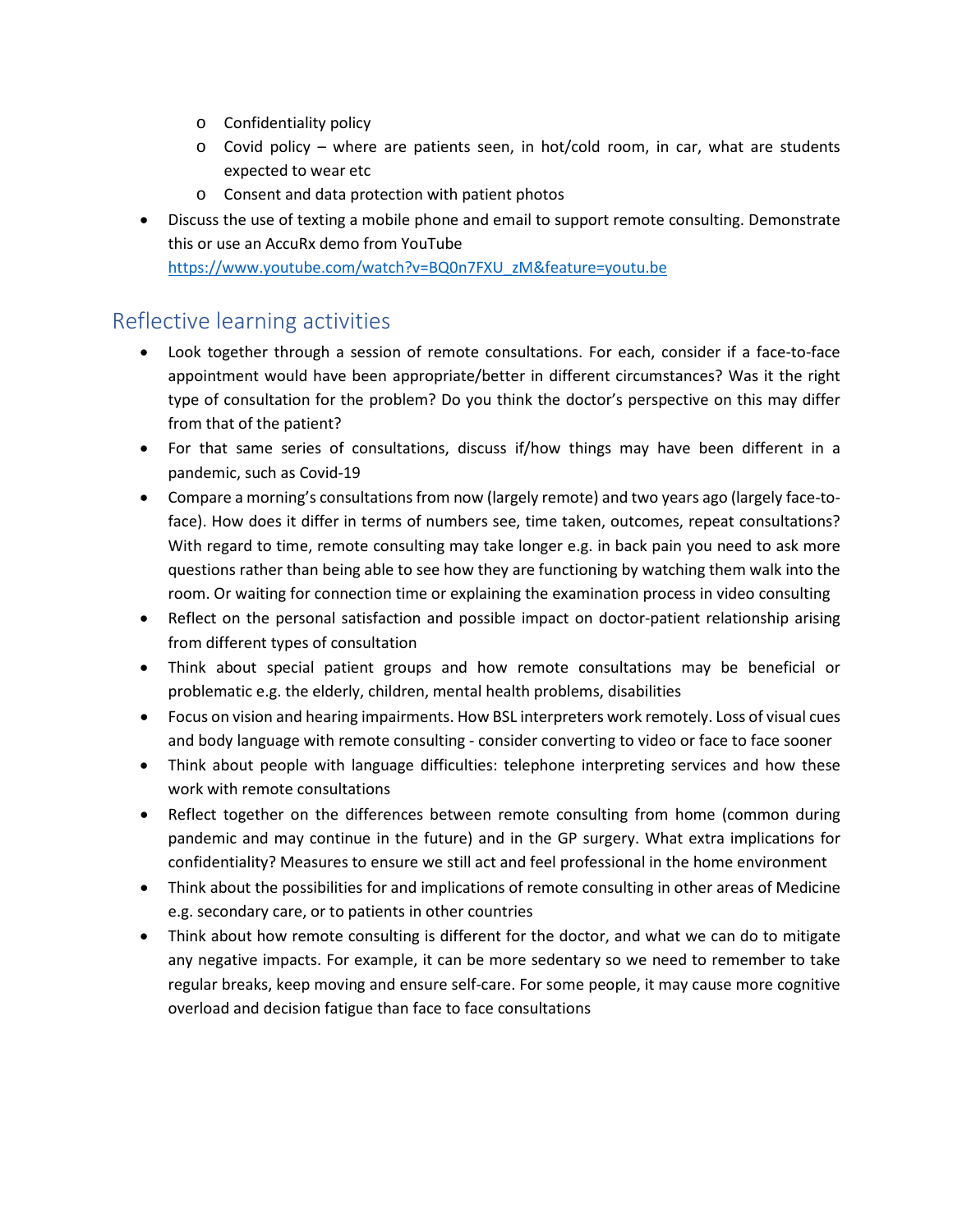# <span id="page-5-0"></span>Active learning activities

- Roleplay telephone consultations back to back or with one of you in other room. Some ideas to try
	- o Breast lump
	- o Earache
	- o Chest pain
	- o Concern that wife may be depressed
	- o Indigestion
	- o Itchy rash
	- o Frequency and dysuria
	- o Tired all the time
	- o New headache
- Watch and discuss some remote consultations telephone consultations via the Bradford VTS or Somerset GP education – see in resources below.
- Practice doing video calls using accuRx with each other e.g. in different rooms (info on PHC website)
- As part of the tutorial, you could demonstrate a call with the student observing as below

# <span id="page-5-1"></span>Experiential learning

## <span id="page-5-2"></span>Practical tips for teaching whilst remote consulting

### <span id="page-5-3"></span>Schedules and planning

- We usually advise that you reduce your surgeries by a quarter to allow time for teaching. You may wish to have slightly longer times allocated per contact or to block out regular slots for teaching and discussion
- When the student is consulting you will need to allow a longer time per call
- You may wish to notify patients when they request a contact that there will be a medical student present with the doctor. If this is not possible or appropriate, then ensure you advise the patient early on during the call
- If social distancing is necessary but not possible within the confines of a consulting room then AccuRx can be used for up to 4 people for a vide consultation

### <span id="page-5-4"></span>Student actively observing

- Student observes you using speaker phone or dual headset
- Focus on preparation and planning prior to call. Talk through your normal routine
- Gain patient consent to have student listening and then let them join call and introduce themselves
- During the call, student can use observation tool or you can give them a specific task e.g. to write in notes, to listen for paraverbal cues or to consider outcome options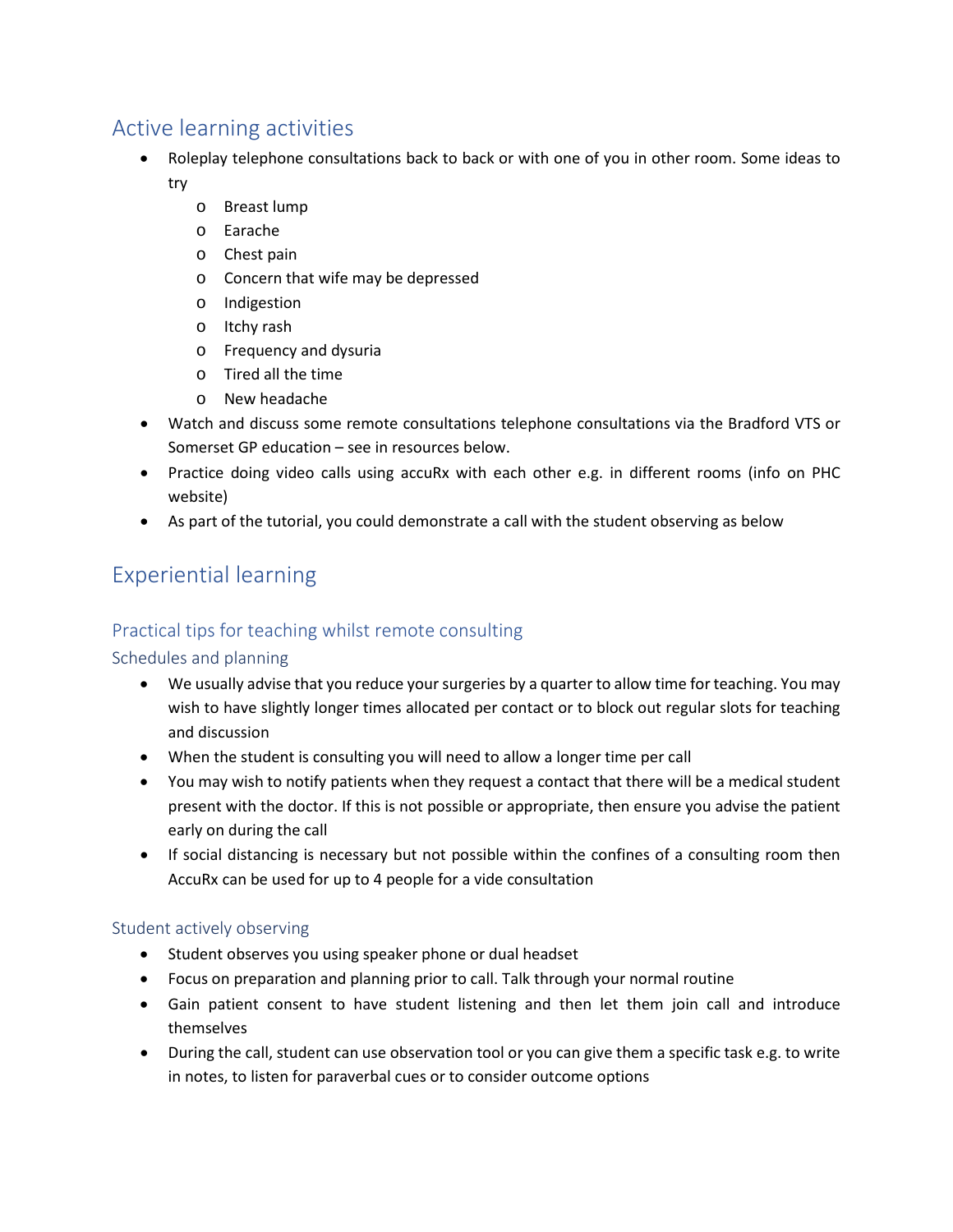• If patient consents and has time, you could involve the student and consider discussing parts of the consultation during the call e.g. are there any more questions you would like to ask? What do you think is going on? What do we need to do next? What safety netting information is important?

#### <span id="page-6-0"></span>Post consultation discussion

- Reflect on if this was the most appropriate format for the consultation
- What worked well and less well
- Did the patient seem satisfied?
- What could you do differently in future?
- Would a face-to-face review have added much?
- Consider alternative outcomes
- Try role playing using an alternative media

### <span id="page-6-1"></span>Student consulting, GP teacher observing

- Start with simple calls first e.g. phoning to discuss lab results that you have already discussed with student
- Focus on preparation and planning prior to call
- Explain the learning process to the patient and that you will be listening in/contribute as necessary and they will have an opportunity to ask you any further questions at the end
- Gain patient consent for the student to conduct the consultation then let student take the lead
- You could get the student to do specific part of the call e.g. opening or information gathering then you complete the rest of the consultation whilst they observe
- Have a time out sign student will then say they just need to discuss with their supervisor and can mute call if necessary. Have a pen and paper to write questions or thoughts
- At the end of the consultation, if appropriate, ask that the patient gives feedback on the remote consultation process and the students questioning etc
- Student to complete the medical notes including that it was a student led consult with Dr X supervising
- Discuss case after as above

### <span id="page-6-2"></span>Student consulting independently

GP teacher likely able to continue with own calls/paperwork whilst student consults but must be available as needed

- Consider this when you have observed your student consulting and you feel they are competent and ready
- Check that the patient and their presentation is appropriate and ideally have a quick chat with them yourself beforehand (or another team member/admin can do)
- Focus on preparation and planning prior to call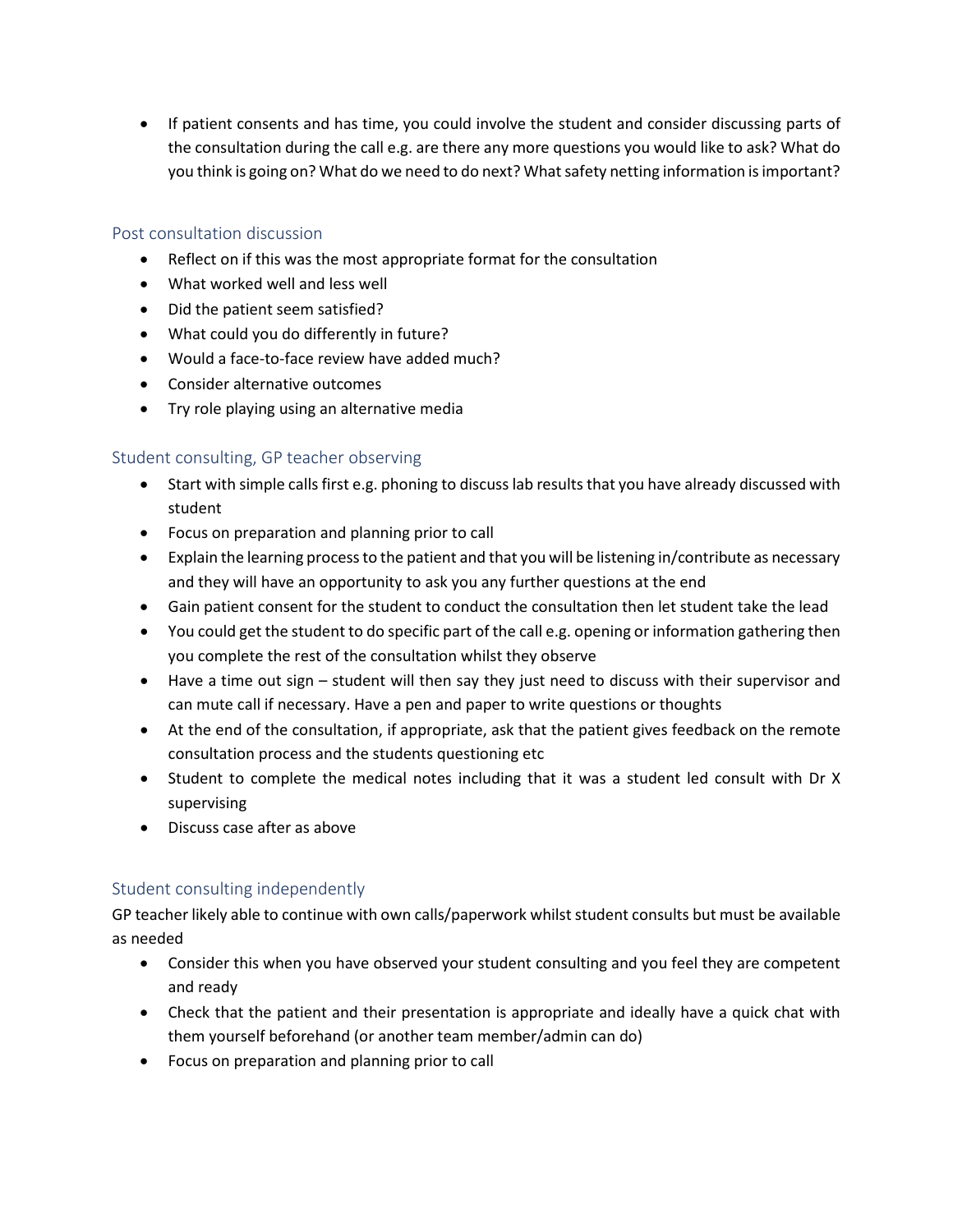- Student will need to gain consent from the patient and advise that they will be discussing case with their supervisor after the call and then the patient will receive a call back
- Get the student to summarise the case and then discuss plan. Ask questions to challenge and ensure you have enough information to make a diagnosis and safe management plan. You then phone patient and complete consultation and reflect on any gaps
- Alternatively, you could observe the student completing the consultation and join the discussion then
- Student to complete the medical notes including that it was a student led consult with Dr X supervising
- Discuss case after as above

# <span id="page-7-0"></span>Remote consultations in Covid-19 pandemic

Discuss issues surrounding risk

- Criteria based risk assessment vs patient's perspective and how this affects the consultation e.g. risk of Covid-19 when going to hospital/ GP surgery for further investigation or treatment vs. missed or delayed diagnosis
- Risk of treatment e.g. steroids for COPD vs. immunosuppression and possible increased risk of Covid-19
- Routine procedures e.g. joint injections when do the benefits of this outweigh the risk of covid-19 transmission
- Managing patients who request routine screening on hold due to Covid-19 e.g. smears
- Consider would you discuss risk differently for shielding patients e.g. see them first in the day
- If seeing face-to-face you may need to assess risk and advise. e.g. in Covid-19 pandemic

Discuss your practice policies for patients attending the surgery

- Risk to surgery staff/other patients: need to screen patient and household for a new cough, fever or anosmia in past 2 weeks or known contact with someone with COVID-19.
- PPE availability
- Face coverings for all patients where appropriate
- Risk to patient

Think about how a national pandemic may affect the problems patients are contacting you about. For example

- more domestic violence & child abuse
- more mental health
- financial worries
- some problems may be less common e.g. sports injuries

## <span id="page-7-1"></span>Resources